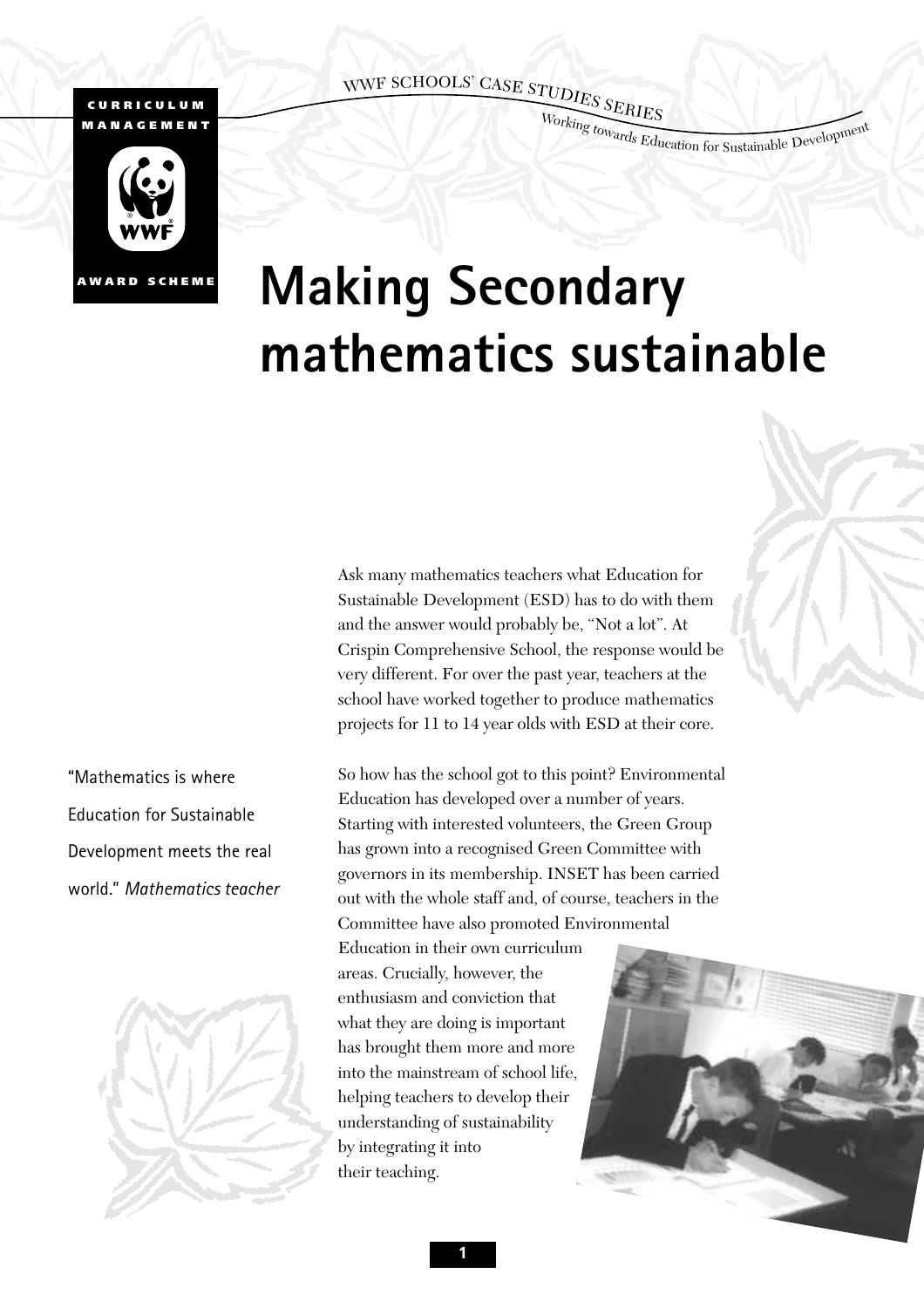

Talking to colleagues in the staff room proved to be an important way of stimulating more ideas. The mathematics department already knew they wanted to develop ICT work on spreadsheets in the lower school. They had a history of success with similar work undertaken with able mathematicians at Key Stage 4 (14-16 year olds). Every year these pupils take an additional GCSE in statistics and as part of their coursework develop a project based on the use of spreadsheets. The choice of topic is up to individual pupils: past topics have included the performance of cars compared with their prices, sporting achievements and even the dimensions of body parts. One KS4 project was entitled "How pregnant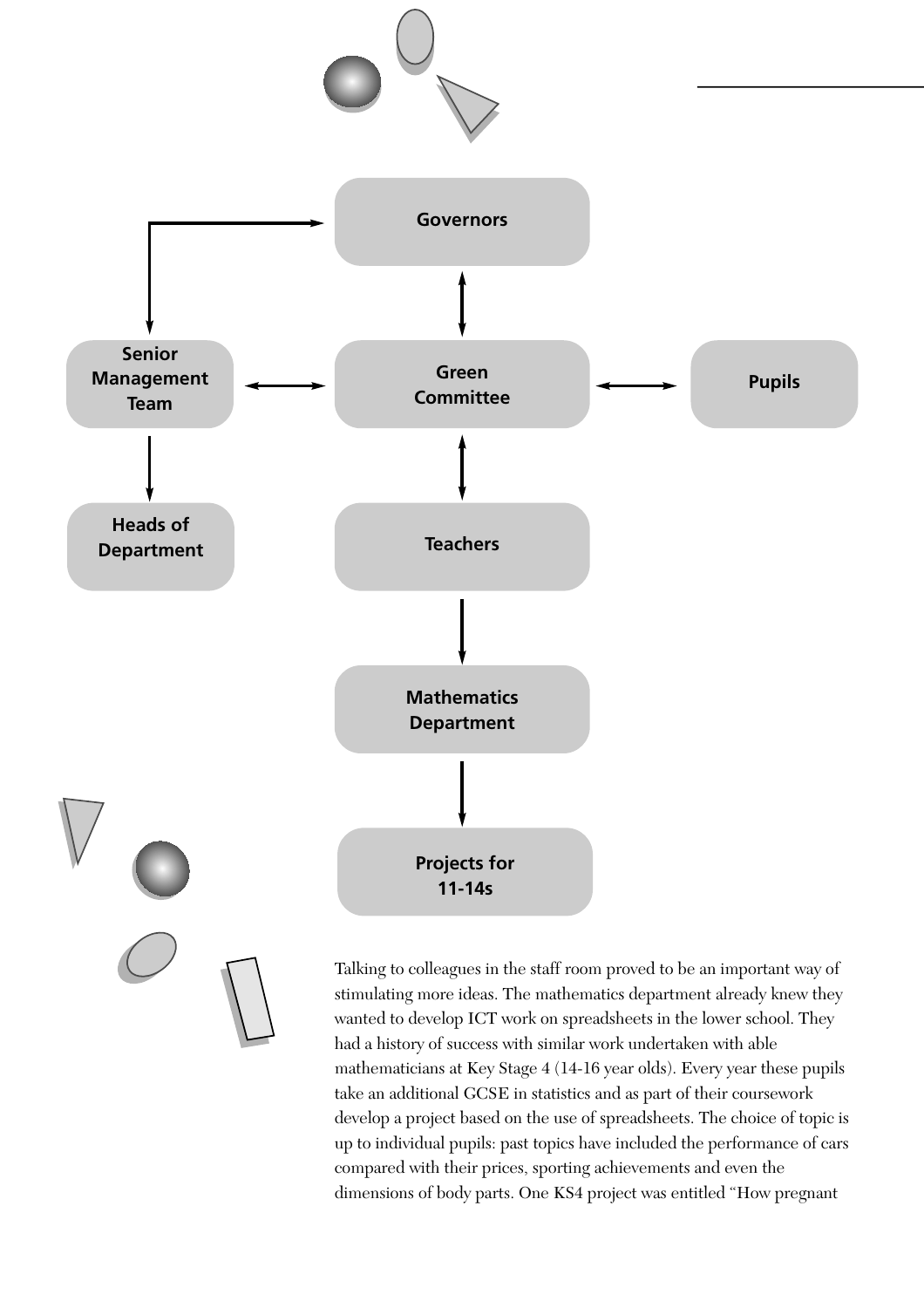WWF SCHOOLS' CASE STUDIES SERIES ,

Working towards Education for Sustainable Development

women's foot size relates to time spent in labour"! For the Key Stage 3 (11-14 year olds) work, the mathematics department's thinking had already begun to crystallise around the topic of population growth. The chance to integrate Education for Sustainable Development as well could not have been better timed.

One idea sparked another, and in the end two projects were developed. The one for Year 9 (13 year olds) is the "Population Explosion". In Year 8 (12 year olds) an existing investigation into the transport of oil, which only considered the problems associated with transport costs, was entirely revamped and has become "Oil Spills".

## **Education for Sustainable Development through mathematics projects**

The structure of both the Year 8 and the Year 9 projects is the same.

| <b>Time needed</b>      | 4 double lessons of 70 minutes each                                                                                                                                                                                                                                                                                                                                                                                                                                                                                                                                                                                   |
|-------------------------|-----------------------------------------------------------------------------------------------------------------------------------------------------------------------------------------------------------------------------------------------------------------------------------------------------------------------------------------------------------------------------------------------------------------------------------------------------------------------------------------------------------------------------------------------------------------------------------------------------------------------|
| <b>Teaching methods</b> | <b>Teacher-led whole class discussion</b>                                                                                                                                                                                                                                                                                                                                                                                                                                                                                                                                                                             |
|                         | Individual research using spreadsheets<br>(and other resources for faster working pupils)                                                                                                                                                                                                                                                                                                                                                                                                                                                                                                                             |
|                         | Group work to put together a presentation of findings                                                                                                                                                                                                                                                                                                                                                                                                                                                                                                                                                                 |
| <b>Resources</b>        | Pupils' booklets that outline the tasks, give hints on<br>how to make use of the data, and set challenging<br>follow-up questions<br>Teachers' booklets that support the teacher<br>in a similar way!<br>Spreadsheets for the mathematics area of the<br>school's ICT network<br>For the "Population Explosion" project, current<br>information was researched of the internet. It had to be<br>used carefully because different sites use population<br>figures measured at different times of the year.<br>For "Oil Spills", the WWF publication Maths Matters<br>proved an invaluable source of data for teachers. |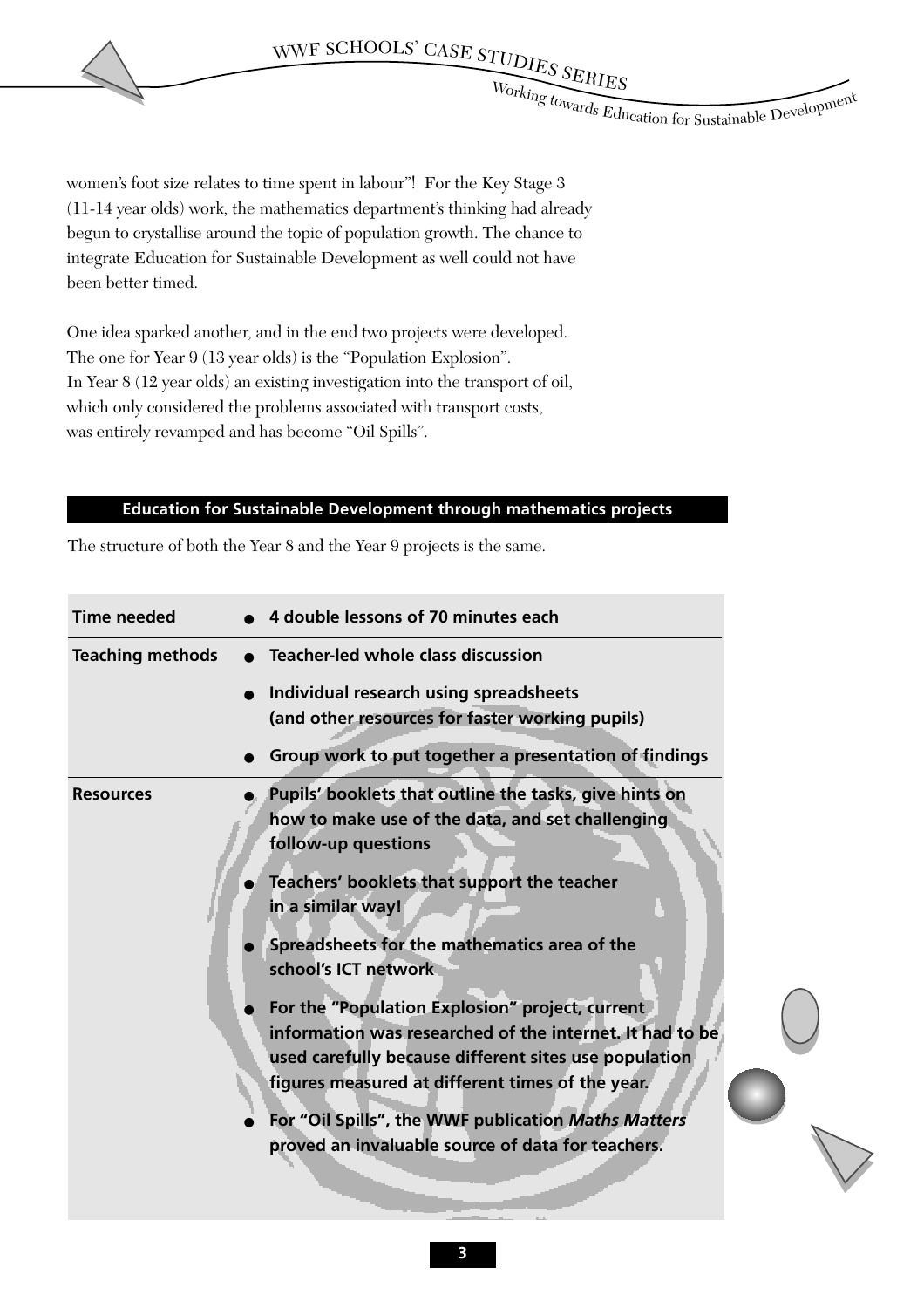

## **The "Oil Spills" Project for 12 year olds**

"Oil Spills" looks first at the environmental impact of spilled oil through background reading and brainstorming to elicit existing knowledge. Each pupil then chooses a particular incident to investigate in detail. Its cause is an important piece of information. Possible causes include tanker spills or crashes, pipe-line failures, oil-field accidents, problems at refineries and wars.

The teachers have set up a spreadsheet which allows pupils to examine a number of incidents, some more publicised than others, to find trends and present them graphically. For example, what causes the greatest amount of oil pollution, and is there any trend over time in the size of oil spills?



One of the science teachers has contributed a section to the spreadsheet on the fate of the spilled oil, looking at the different environmental pathways it can take. Faster working pupils are encouraged to research this further on the internet, giving them a more in-depth understanding of the consequences for ecosystems.



For the pupils, the outcome of their work is a group presentation to the class using their printed tables and graphs together with their research on the environmental effects of oil spills. An important discussion point they must address is what they think could be done to reduce oil spills.



"The oil spills project was very eye-opening. I was very surprised at the amount of oil spilt in our oceans every year. I learnt a lot using the computer database and spreadsheet, which I have never used before."

"We did not just learn about the maths side of it but we also learnt a lot about the environment." Year 8 pupils (12 year olds)

"This was an enjoyable investigation to teach that fully involved the children." *Mathematics teacher*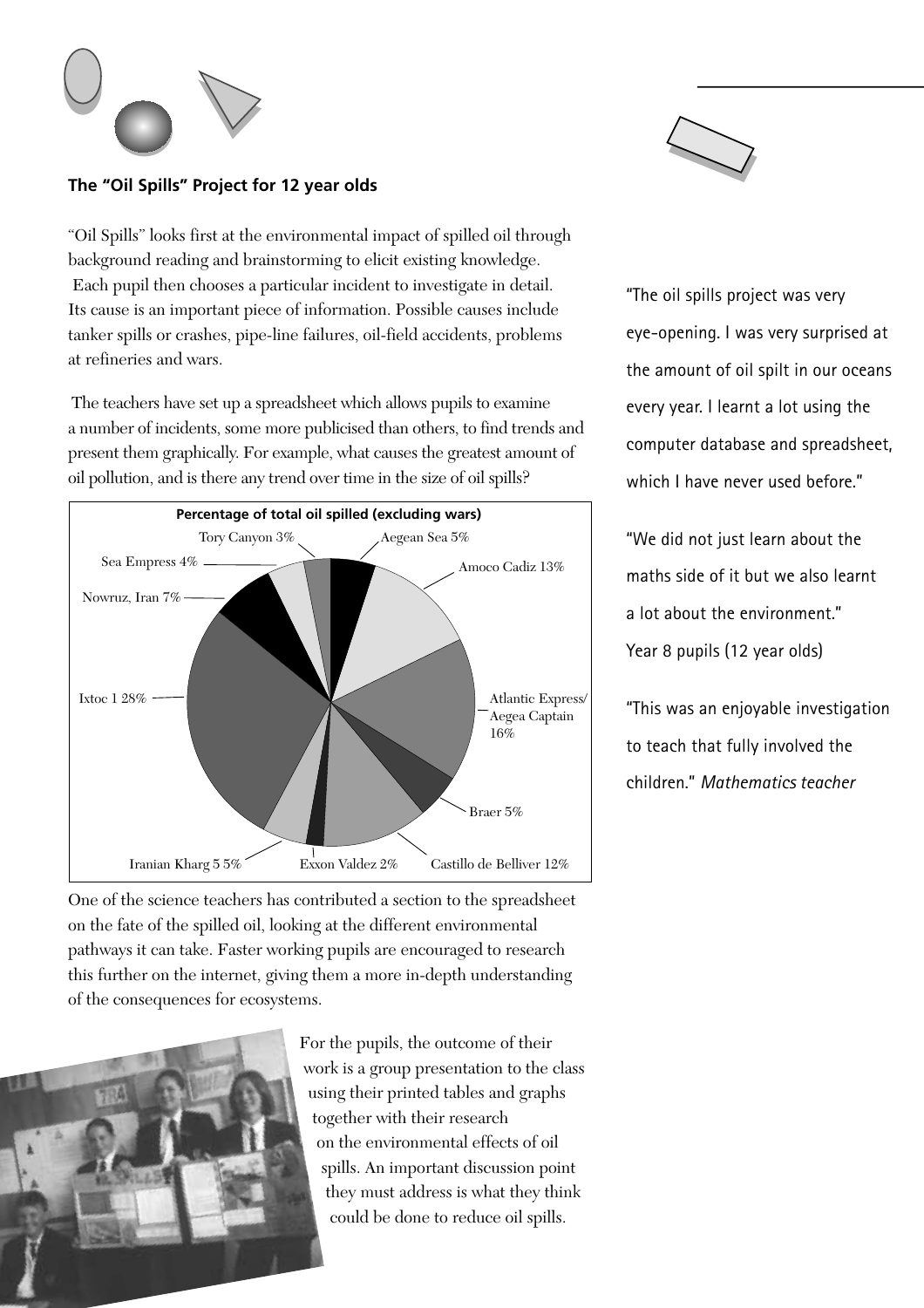Working towards Education for Sustainable Development

#### **The "Population Explosion" Project for 13 year olds**

"The Population Explosion" uses the same format as the "Oil Spills" project, so that pupils feel confident that they are building on something they have already learned. However, the issues considered are more challenging. They obviously raise questions about individual's life choices and ask pupils to consider differences between more economically developed and less economically developed countries. This project naturally generates a lot of discussion of the data.

The pupils' first task is to analyse spreadsheet data on the populations of the five continents over the last half century. They are asked to spot trends, predict likely continental populations by 2010, and consider reasons for any differences between the developed and developing world. "This is just what I am looking for: a database/spreadsheet module that links in with my programme of study that I can teach from an angle I believe in – mathematics with feelings!" *ICT teacher training student on school experience*



The next stage is to introduce the idea of population density as a more meaningful measure of the likely pressure of humans on the environment than simple population figures. Pupils generate their own spreadsheets and work in pairs or small groups to discuss ideas about why there are such large variations in population densities.

They are given prompts to get them started, for example: does the physical geography of a country matter? How important might economics be? Could tradition play a part? Will the provision of effective medicine be a factor? The teacher has an important role facilitating discussion but also, where necessary, dispelling false preconceptions.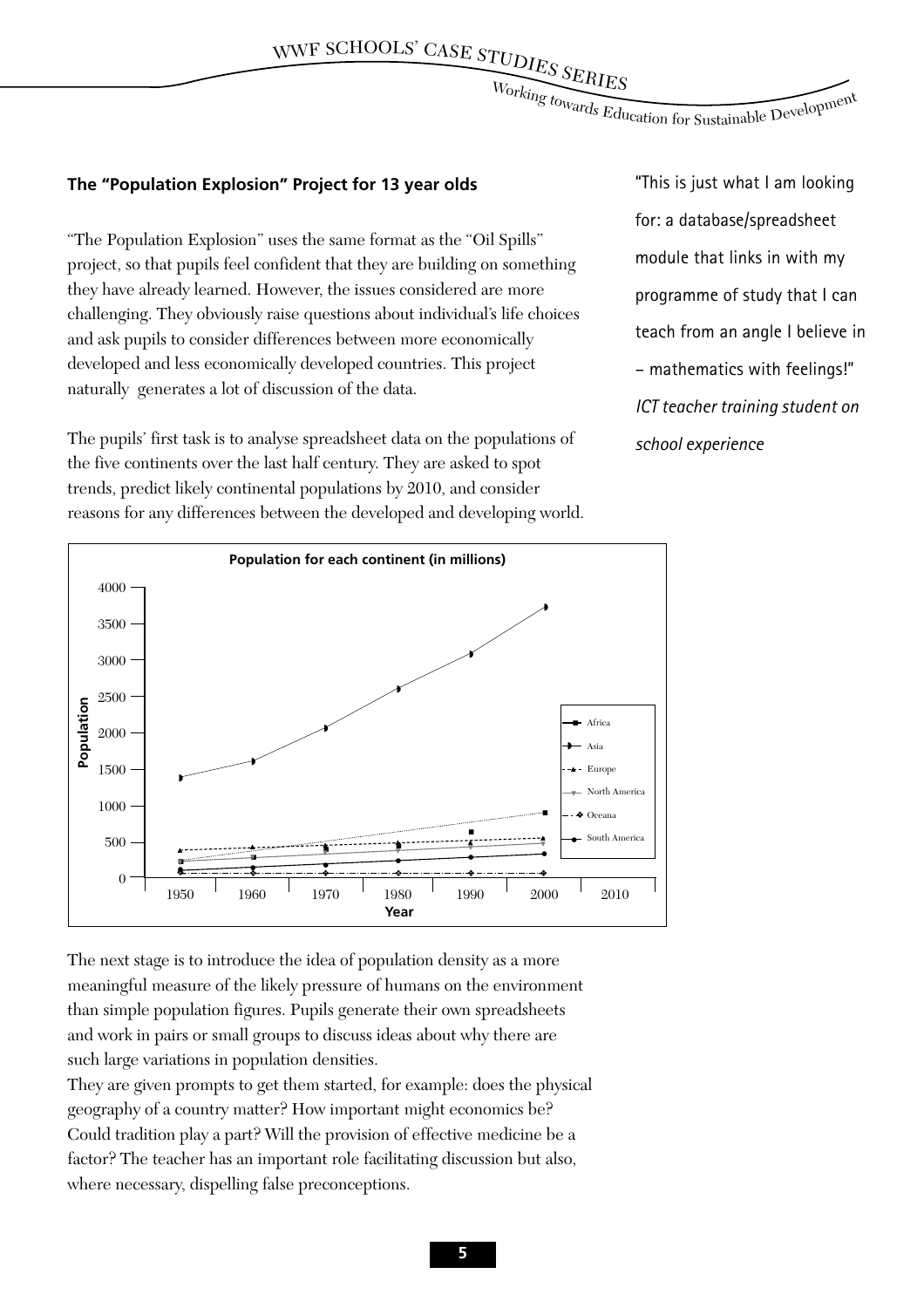

So far the work has all been on the basis of population data that already exists and pupils have been trying to explain it. The next section of the project challenges them to speculate, but in a very mathematical way. The introduction to this section involves a class survey on the number of children in each family.

This needs handling with real sensitivity by the teacher and raises important questions about the flexibility of family groupings in modern society. It also raises the purely practical problem of how statisticians can count numbers of children in families without getting muddled by counting some children twice. Unprompted, most groups reach the same solution as the statisticians: use the number of children born per woman as a measure of family size.

This then opens the door to some very interesting modelling. Pupils are given the actual birth rates for six different countries. They then use spreadsheets to simulate world population growth on the present average birth rate. They also find out what would happen if the average birth rate changed. For example, how much difference to world population growth would result if each mother had on average one child fewer, or one child more?

It is not only the mathematics that is of interest to the pupils, who are surprised at the extremely rapid growth in world population that is projected. With some guidance from the teacher they can also see that the 'average mother' does not exist, and that the environmental

"I know about the population explosion now and found it very interesting and enjoyable. I found a lot of data on this by using spreadsheets and printing information off the computer for my project." *Year 9 pupils (13 year olds)*

"During the initial lesson one pupil was making encouraging connections between population growth and consumption of natural resources. However, it was also clear that her plan to have lots of children of her own was seen as quite a separate issue, of no concern to anyone but her own family. By the end of the project, especially after modelling population growth worldwide with average families of three or four children, she was thinking a lot more seriously about the number of children she might have." *Mathematics teacher*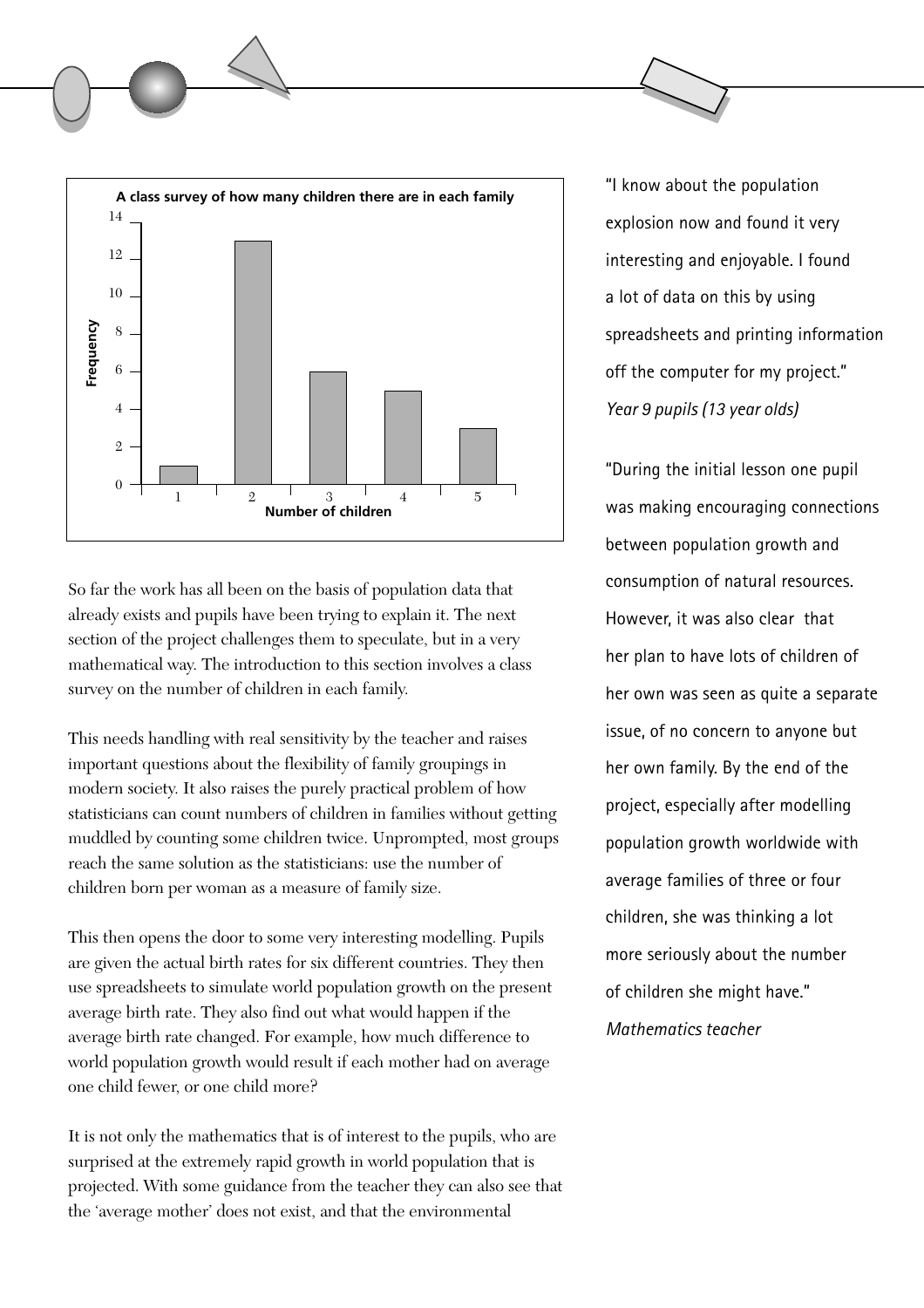Working towards Education for Sustainable Development

impact of another birth in a less economically developed country is far less than that of a birth in a more economically developed country. Questions about consumption and global equity are just waiting to be raised.

Some pupils are even ready to connect what they have been studying to choices they might make about their own lives; they see that, in the end, global population statistics rest on many, many individual decisions.

"The population explosion was a good lesson. I found out a lot about what was going on and what I could do about it."

#### **Capable people**

Pupils value highly the mathematics and ICT skills they learn and practise in these projects, and they know society at large does too. They are pleased to be acquiring competencies they will need as self-assured adults. Mathematics has credibility! Because of the contexts in which the skills are used, pupils also gain an insight into the relevance of mathematics and ICT as extremely useful tools for describing, explaining and predicting events in the real world.

But it is not only matheatics and ICT skills that are developed. The format of the projects means that pupils improve their individual research skills, explore ideas through discussion, and co-operate with others. A more open-ended research approach can be adopted to produce a final report.

The projects develop critical thinking too, as pupils come to realise that what is done about the causes and consequences of the events they are studying is then up to people. The survey of their own class builds mathematical models to see the different effects of families having one, two or three children. For some, it may even help them along the road to making better informed choices about their own lives.

For the teachers – from mathematics, ICT and science – developing

the projects brought benefits too. Sharing ideas and knowledge with colleagues outside their own departments helped give them a fresh outlook. Amending and improving the projects as they went along encouraged an openness to feedback and constructive criticism.

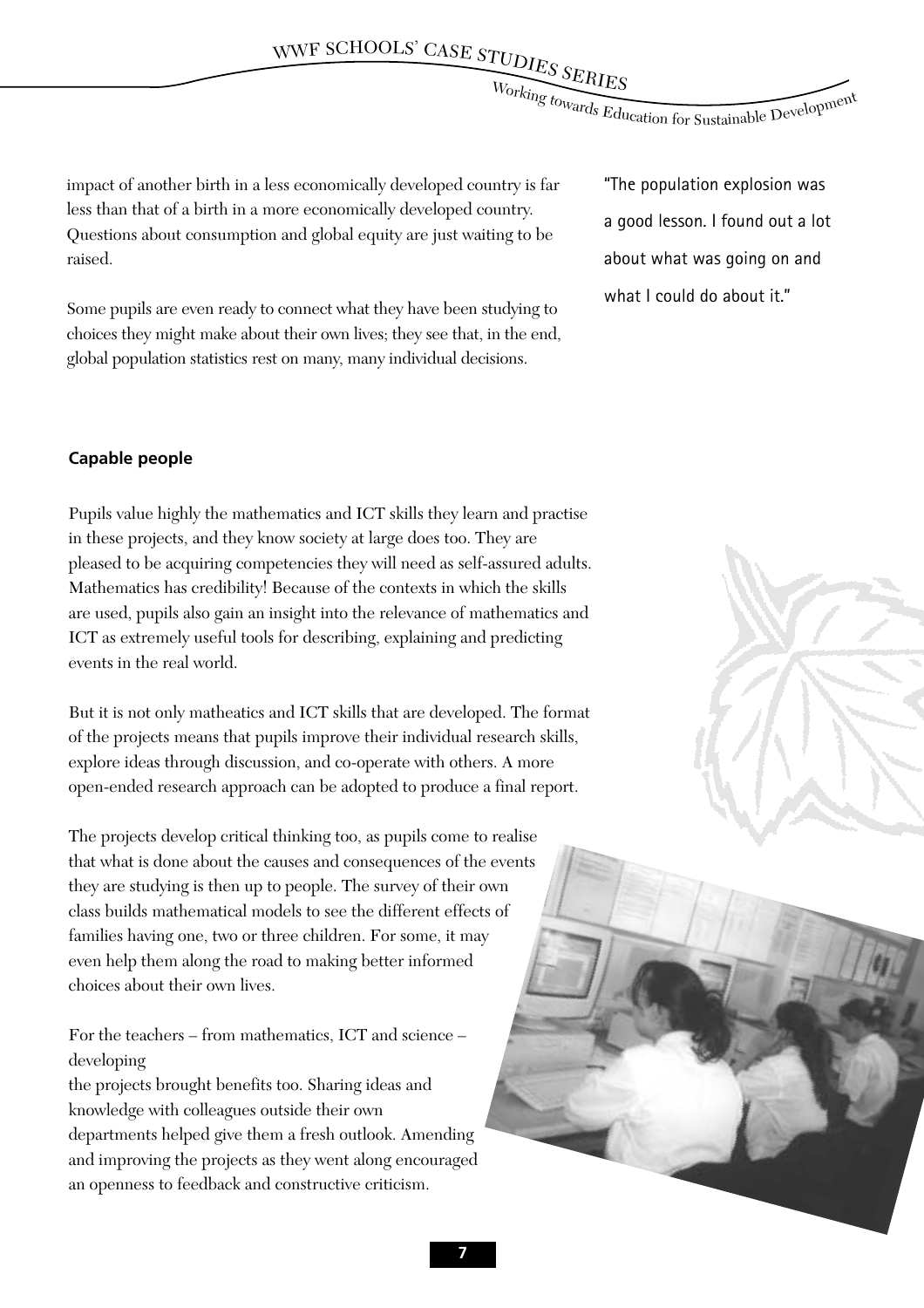#### **What's this got to do with Education for Sustainable Development?**

# **Knowledge and understanding**

- **globalisation and independence: how pupils' own lives and actions connect with those of others – locally, nationally and globally; past, present and future**
- what is involved in different methods of providing for human needs and wants
- how the processes of decision-making work and how to take part in them.

# **Skills**

- **co-operation and conflict resolution**
- **critical thinking**
- **problem solving**
- reasoned debate; the ability to argue effectively.

# **Values and attitudes**

- a commitment to the well-being of all living things
- value and respect for diversity
- a commitment to social justice and equity
- empathy and awareness of the points of view of others
- an understanding of the place of individual and collective rights and responsibilities
- a belief that, working with others, people can make a difference.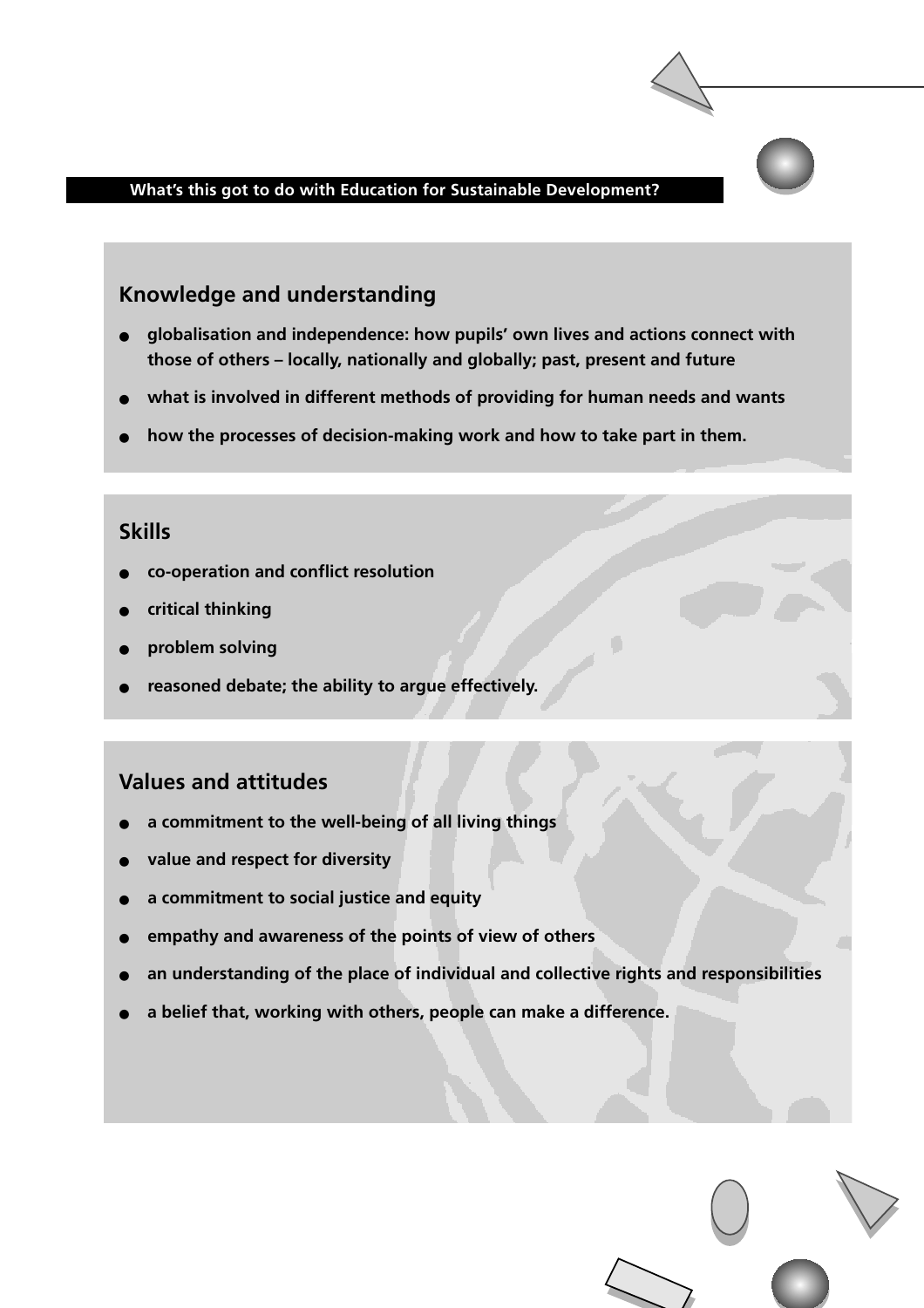$\frac{\text{FUD}_{\text{IES}}}{\text{Worts}_{\text{tr}}}\frac{\text{SE}_{\text{RIES}}}{\text{SE}_{\text{RIES}}}$ 

Working towards Education for Sustainable Development

# **Some National Curriculum learning objectives met by the projects**

| Using a spreadsheet to construct formulae to model situations                                                                                     |
|---------------------------------------------------------------------------------------------------------------------------------------------------|
| <b>Mathematics, page 63</b>                                                                                                                       |
| Handling data through practical activities                                                                                                        |
| <b>Mathematics, page 90</b>                                                                                                                       |
|                                                                                                                                                   |
| Gathering data from secondary sources, including                                                                                                  |
| lists from ICT sources                                                                                                                            |
| <b>Mathematics, page 99</b>                                                                                                                       |
| Processing and representing data                                                                                                                  |
| <b>Mathematics, page 99</b>                                                                                                                       |
|                                                                                                                                                   |
| Understanding the importance of mathematics in everyday life,                                                                                     |
| [including] the environment and development                                                                                                       |
| <b>Mathematics, page 57</b>                                                                                                                       |
| Enabling pupils to develop the knowledge, skills, understanding                                                                                   |
| and values to participate in decisions about the way we do things                                                                                 |
| individually and collectively, both locally and globally, that will improve<br>the quality of life now without damaging the planet for the future |
| <b>Education for Sustainable Development, page 25</b>                                                                                             |
|                                                                                                                                                   |
| Accepting responsibility for maintaining a sustainable environment                                                                                |
| for future generations                                                                                                                            |
| The statement of values, page 197                                                                                                                 |
|                                                                                                                                                   |
|                                                                                                                                                   |

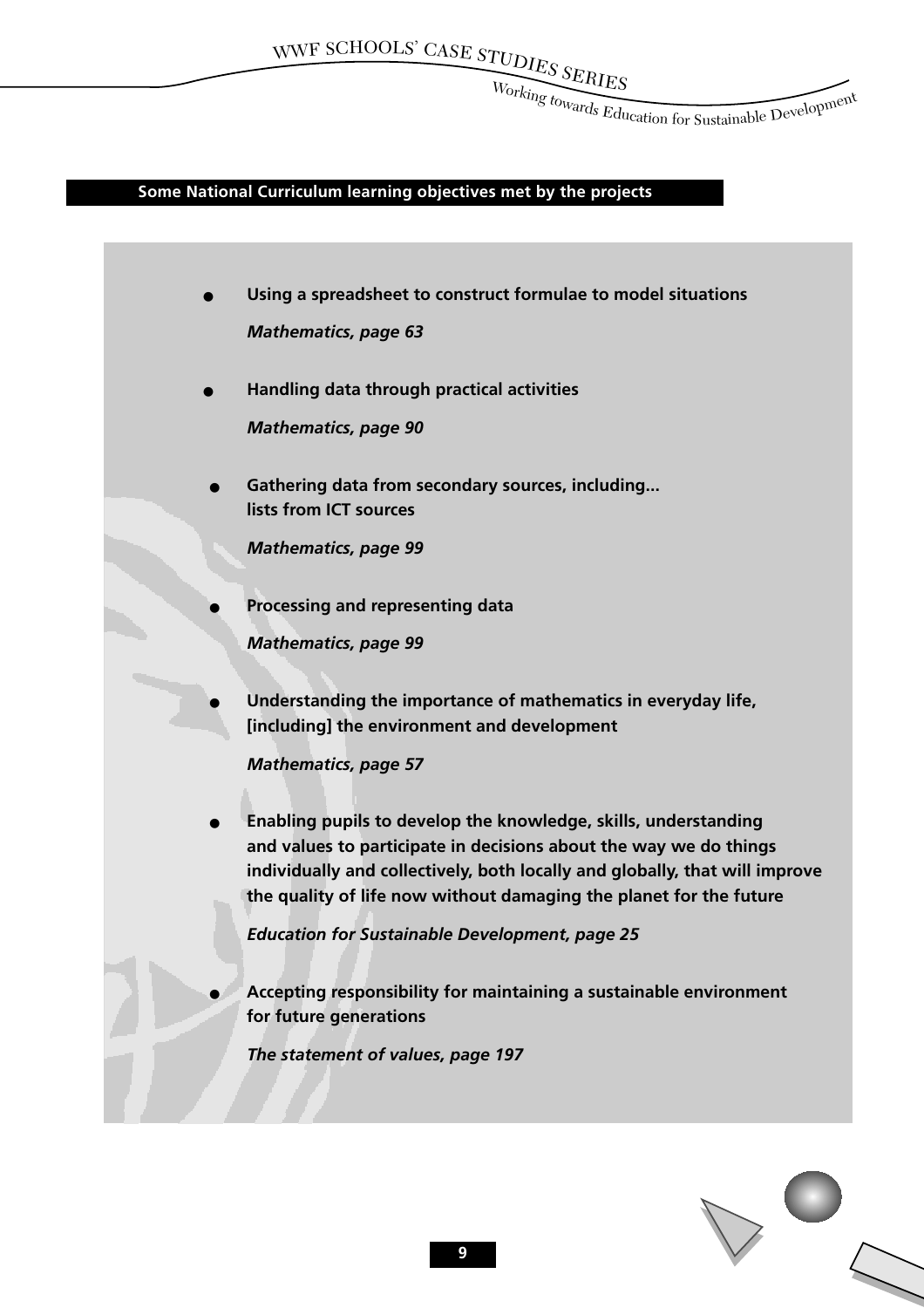#### **Where to now?**

At Crispin, teachers are convinced that Education for Sustainable Development (ESD) should not be restricted to any one area of the curriculum. The issues it deals with are so wide and so central to the education of the whole person that there is scope for it to be included in any subject area. Coming soon on Crispin's own action plan is a project in modern foreign languages with an Education for Sustainable Development theme.

Developing the mathematics projects has highlighted two important principles:

- 1. The first is that Education for Sustainable Development does not have to be an add-on that takes time away from the 'real' curriculum of taught subjects. It can actually provide the context for curriculum subjects. In addition, there are many teaching and learning strategies which use ESD-related skills to develop a better grounded understanding of curriculum subjects. In other words, ESD should not be about cramming more in. It should be about doing what schools already do, but differently.
- 2. The second principle is that pushing at a door that is already open is more likely to get you through! There are times in the rhythms and cycles of school life when the moment is opportune for innovation, for example when a department is already committed to reviewing part of its curriculum. It is colleagues talking about teaching that brings these opportunities to light.

Secondary schools have grappled for a long time with the barriers between departments. Cross-curricular themes have been known to wander no man's land, shunned and homeless. The success of recent national initiatives, however, depends on the acceptance that there are important educational issues like literacy, numeracy and citizenship which can only be tackled effectively across the whole school. For teachers committed to Education for Sustainable Development, this is an opening door.



"Crispin pupils are doing more in this work than anyone else I know, and not in an elitist way. This is down to the teachers and I hope it can be shared with others." *Environmental education consultant*

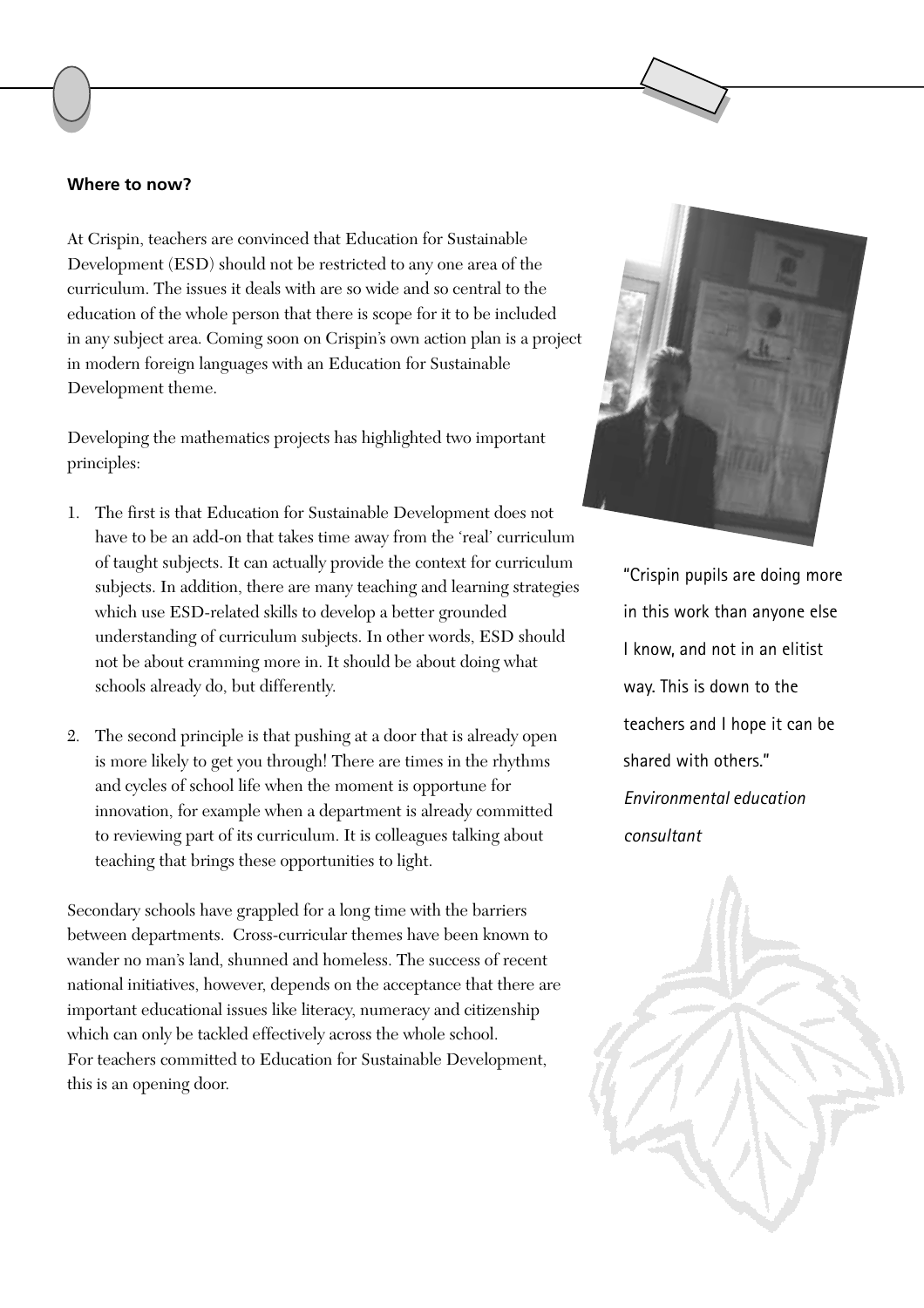$\frac{\text{FUD}_{\text{IES}}}{\text{Worts}_{\text{tr}}}\frac{\text{SE}_{\text{RIES}}}{\text{SE}_{\text{RIES}}}$ 

Working towards Education for Sustainable Development

# The school and its project

Crispin School is an 11-16 mixed comprehensive with just over 900 children on roll and situated on a very pleasant campus site within five minutes walk of the local town centre. The aim of the school is to raise young people's achievements and aspirations in a safe and caring environment, and high standards are expected from all members of the school community. This case study aims to share the insights of Crispin School as it takes up the challenge of ESD: how one department has tried to provide a real world relevance behind curriculum content; how the school has already succeeded in crosssubject working and whole school approaches to 'green issues', and how they hope to stimulate others elsewhere to take these or other ideas forward.

The themes of Crispin's mathematics projects allow them to link naturally with aspects of geography, science, religious education and PSHE. The structured support they offer learners and teachers alike mean that any maths teacher can use them. Staff at Crispin are keen to share success. For anyone interested in the details of these projects, or for more general information about the work of the Green Committee in the school, their web-site can be accessed at http://www.crispin.somerset.sch.uk/